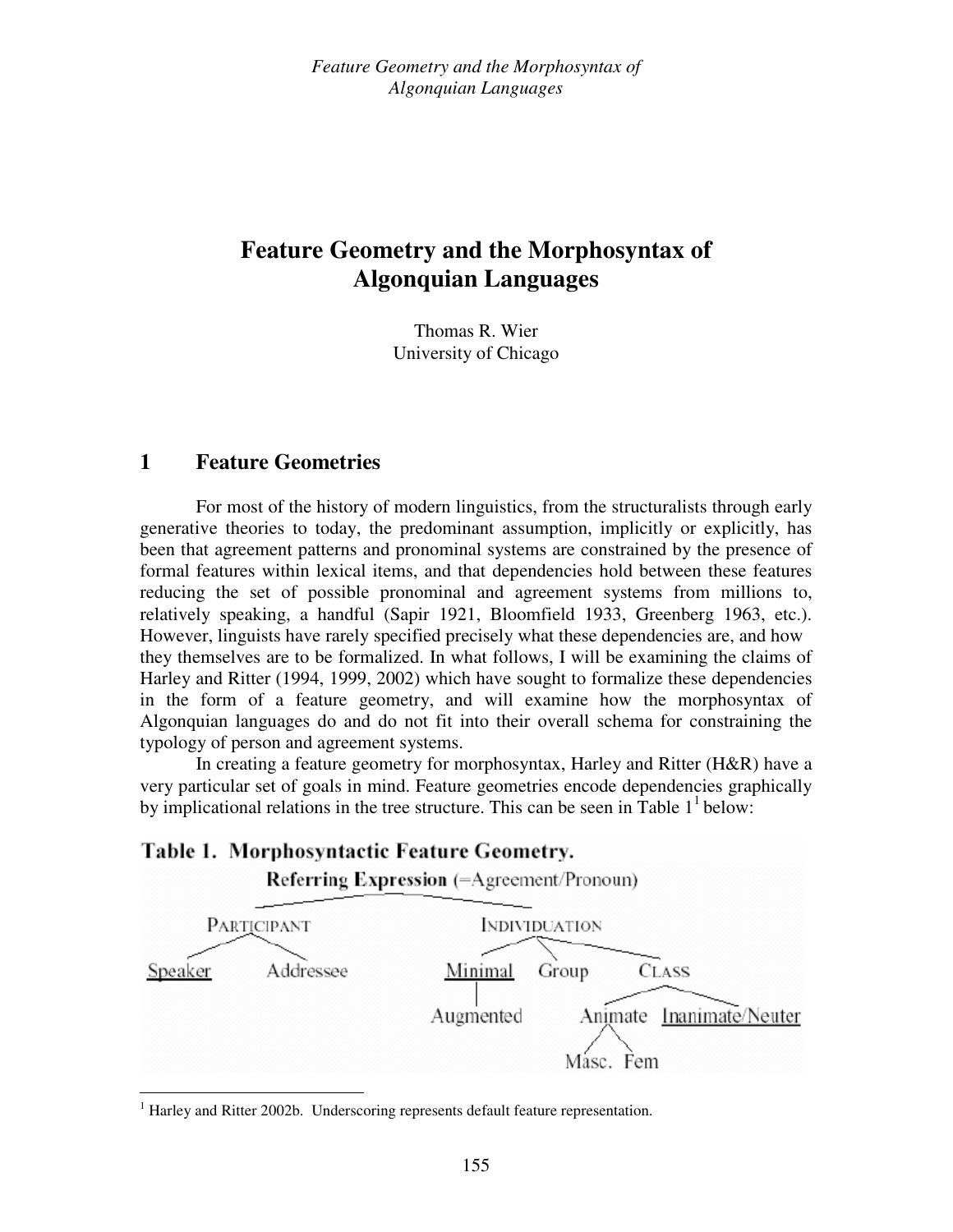#### Thomas Weir

Any feature linked to a feature higher in the tree implies the presence of that higher feature in lexical items. It is thus important to know exactly what features are present in the tree structure, because that is what constitutes the actual dependency<sup>2</sup>. For that reason H&R seek to reduce the set of features lexical items may bear to the bare essentials. This means first of all monovalent underspecification: features are either present or absent; there are no plus or minus features. This also means that features are about encoding contrastiveness, and so rather than directly specifying features like [plural] or [third person], their geometry attempts to have such properties fall out from the system as a whole. So, for example, they build on a long-running claim by linguists of many different stripes (such as Bloomfield 1938 or Benveniste 1971) that the only real "persons" are the first and second, the third being in some sense epiphenomenal. Thus their person node consists only of the features [Speaker] and [Addressee]; third person arguments have only the [Individuation] feature and any subsidiary number or gender features. Number works the same way, so that singulars are featurally [Minimal] without any [Group] feature; duals are featurally both [Minimal] and [Group], and plurals just [Group], and so on. For Harley and Ritter, it is important that their system is meant to constrain both pronominal systems and agreement systems, but not both together necessarily, since a language may make more contrasts in its pronominal system than in its agreement system, or vice-versa. As we will see, this will become a mixed blessing, since some Algonquian languages make many more distinctions than Harley and Ritter could have envisioned for their third person.

 Very briefly, you can see their system works in a more concrete way in their Boumaa Fijian example in Tables 2 and 3:

|     | singular | plural  | dual     | paucal      |
|-----|----------|---------|----------|-------------|
| lex | vau      | eimami  | 'eirau   | eitou       |
| in  | --       | eta     | 'eetaru  | 'etatou     |
|     | ľО       | 'emunuu | 'emudrau | 'emudou     |
|     | ea       | (i)ra   | (i)rau   | $(i)$ ratou |

Table 2 (Harley and Ritter 2002b) Boumaa Fijian cardinal pronouns

Dixon (1988) p 54-55

This language has a relatively large number of pronominal contrasts, having both inclusive and exclusive contrasts, and four number contrasts. Thus, the first person exclusive singular consists of just [Speaker] plus [Minimal], and has no [Addressee] feature. In contrast, the first inclusive paucal has both [Speaker] and [Addressee] features, as well as [Group] and [Minimal] with an [Augmented] feature, while third person singular consists of just [Minimal] under [Individuation].

<sup>&</sup>lt;sup>2</sup> Note that any geometry can be rewritten as a set of implications of the form α [F]  $\rightarrow \beta$  [G], where α and β are arguments with the features [F] and [G] respectively. This has the same logical properties as lexical default rules in lexicalist theories of grammar, and so is not decisive between different frameworks.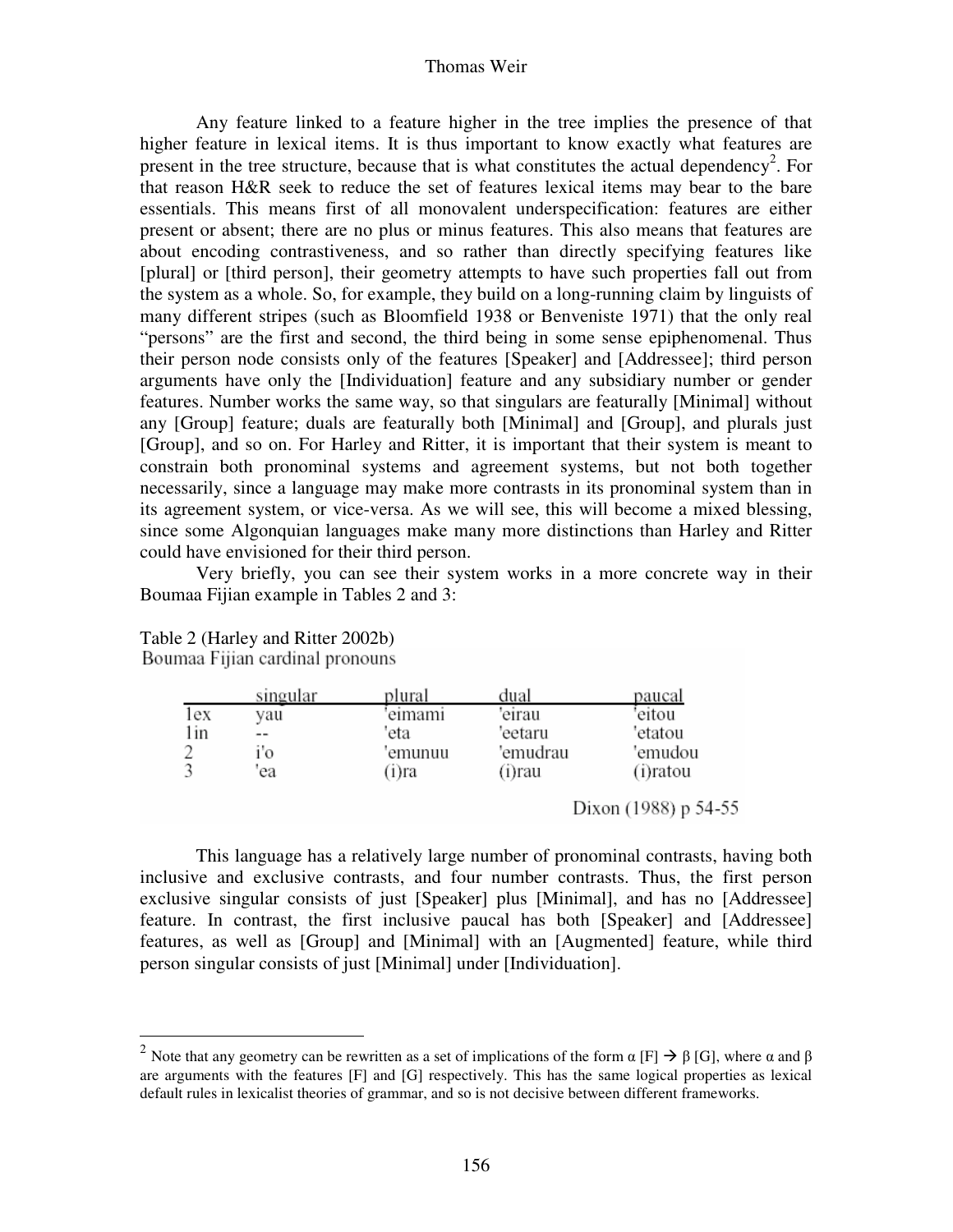

Table 3: Boumaa Fijian pronouns featurally annotated (Harley and Ritter 2002b)

This system is rather elegant, but also powerful, because it makes strong typological predictions: no language will have duals without having plurals, qua the [Group] feature; a language will not have paucal or trial number without having dual number; a language will not have an inclusive/exclusive distinction unless it also has second person. All of these seem to be true (H&R 2002).

## **2 Algonquian morphosyntax and feature assignment**

Now when we turn to the properties of Algonquian languages, we find that in a number of ways the Harley-Ritter geometry holds up rather well empirically. Compared to Fijian, the properties of the Meskwaki system shown below in (1) seems rather simple in comparison. Meskwaki<sup>3</sup>, like other Algonquian languages, rather uninterestingly, contrasts only singular from plural.

 $\overline{a}$ 

<sup>&</sup>lt;sup>3</sup> All data on Meskwaki, unless otherwise noted, comes from Dahlstrom (forthcoming).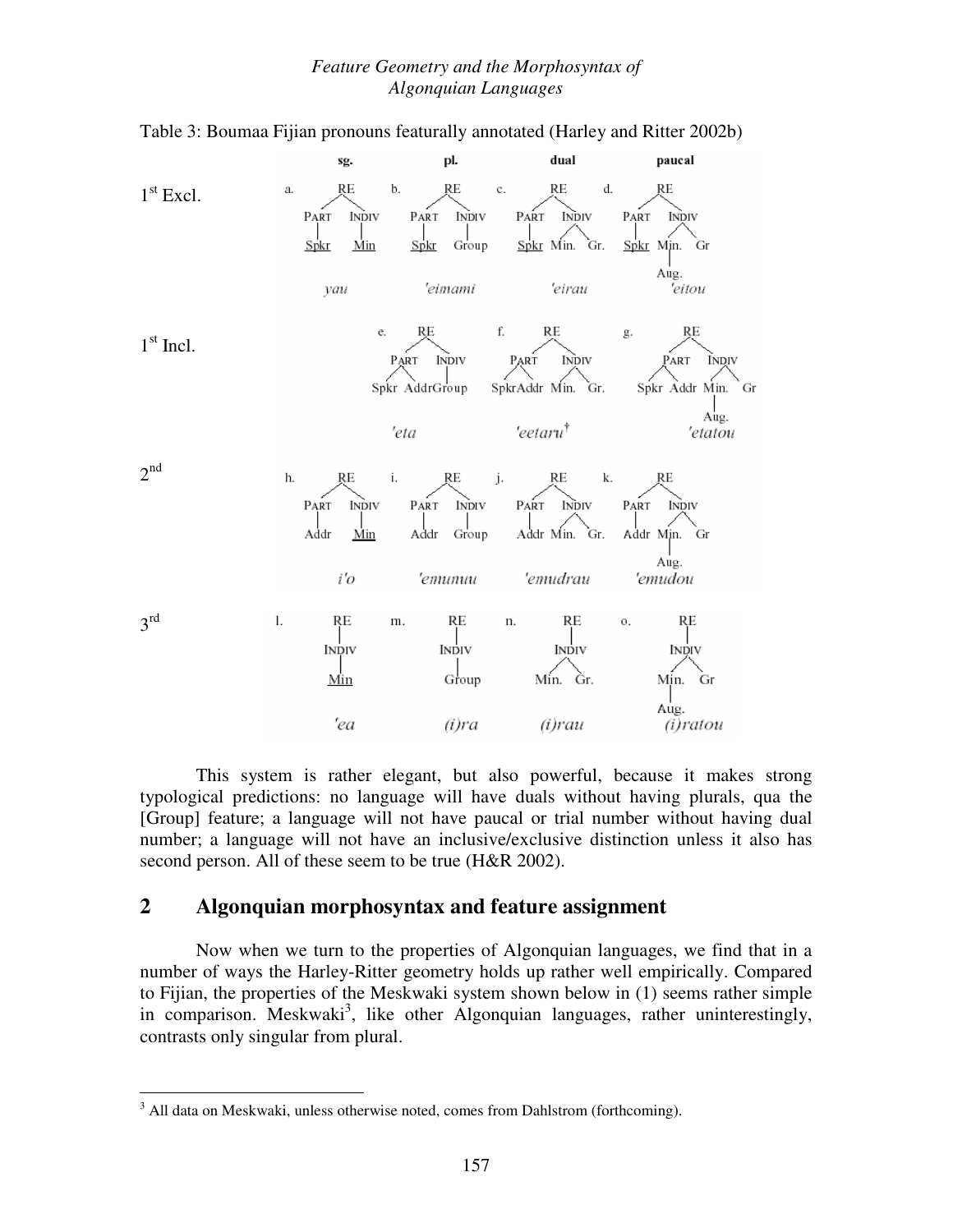|     | Singular         | Plural           |
|-----|------------------|------------------|
| (1) | a. ne-pya        | $ne-pya-pena4$   |
|     | 1-come           | 1-come-1PL       |
|     | 'I come'         | 'We (excl) come' |
|     | b. ke-pya        | ke-pya--pwa      |
|     | 2-come           | 2-come-2PL       |
|     | 'You (sg.) come' | 'Y'all come'     |
|     | $\mathbf{c}$ .   | ke-pya--pena     |
|     |                  | 2-come-1PL       |
|     |                  | 'We (incl) come' |

Thus, one has *nepya* 'I come' along *nepya:pena* 'We come', *kepya* 'you come' alongside *kepya:pwa* 'y'all come'. However, the inclusive form in (1c) provides direct evidence that inclusive forms generally are composed of the features for both [Speaker] and [Addressee], since those features actually surface in separate morphemes.

Even more direct evidence for the Harley and Ritter treatment of gender comes from the mixed language Mitchif as shown in (2) below.

| (2) | a. la |                                 |                                               | munisjū: či kI-t-a:ja:-na:n šI-papa:-ma:èi:-jahk? <sup>5</sup> |                          |
|-----|-------|---------------------------------|-----------------------------------------------|----------------------------------------------------------------|--------------------------|
|     |       |                                 |                                               | the.FEM ammunition Q 2-EP-have.TA-21 COMP-about-hunt-AI.21     |                          |
|     |       |                                 | 'Did we (incl.) have ammunition for hunting?' |                                                                |                          |
|     |       | b. ki:-mičimin-e:w a:tiht laržã |                                               |                                                                |                          |
|     |       |                                 | PAST-hold-TA.3>3' some money.MASC             |                                                                |                          |
|     |       | 'He kept part of the money.'    |                                               |                                                                |                          |
|     |       | c. ki:-mičimin-am la            | pei                                           |                                                                |                          |
|     |       |                                 | PAST-hold-TI.3>4 the.FEM payment.FEM          |                                                                |                          |
|     |       | 'He kept part of the payment.'  |                                               |                                                                | (Bakker and Pappen 1996) |
|     |       |                                 |                                               |                                                                |                          |

Mitchif originated as a trade language in the early colonial period of Canada, and unusually, it combines a more or less unaltered Cree verbal morphosyntax with a French nominal system. However, because Cree verbs like all Algonquian verbs agree in animate or inanimate gender with the absolutive argument (the subject in intransitives, the primary object in transitives), the noun phrases borrowed from French must also carry animacy features in addition to their inherited French masculine or feminine gender system. That is, Mitchif has two simultaneous gender systems. As you can see in (2a), the noun phrase *la munïsj*ũ*:* 'the ammunition' triggers animate object agreement on the verb and has feminine gender, as shown by the feminine definite article, while in (2c) another feminine noun phrase *la pej* 'the payment' triggers inanimate agreement on the verb, even though it has the same French gender.

 $\overline{a}$ 

<sup>&</sup>lt;sup>4</sup> In the Algonquianist tradition, the raised dot  $\langle \cdot \rangle$  is one of a number of possible representations of vowel length, alongside the macron  $\langle$  > and the colon  $\langle$  :>.

 $5$  TA 'transitive animate' indicates that the stem subcategorizes for animate objects. '21' indicates first person inclusive.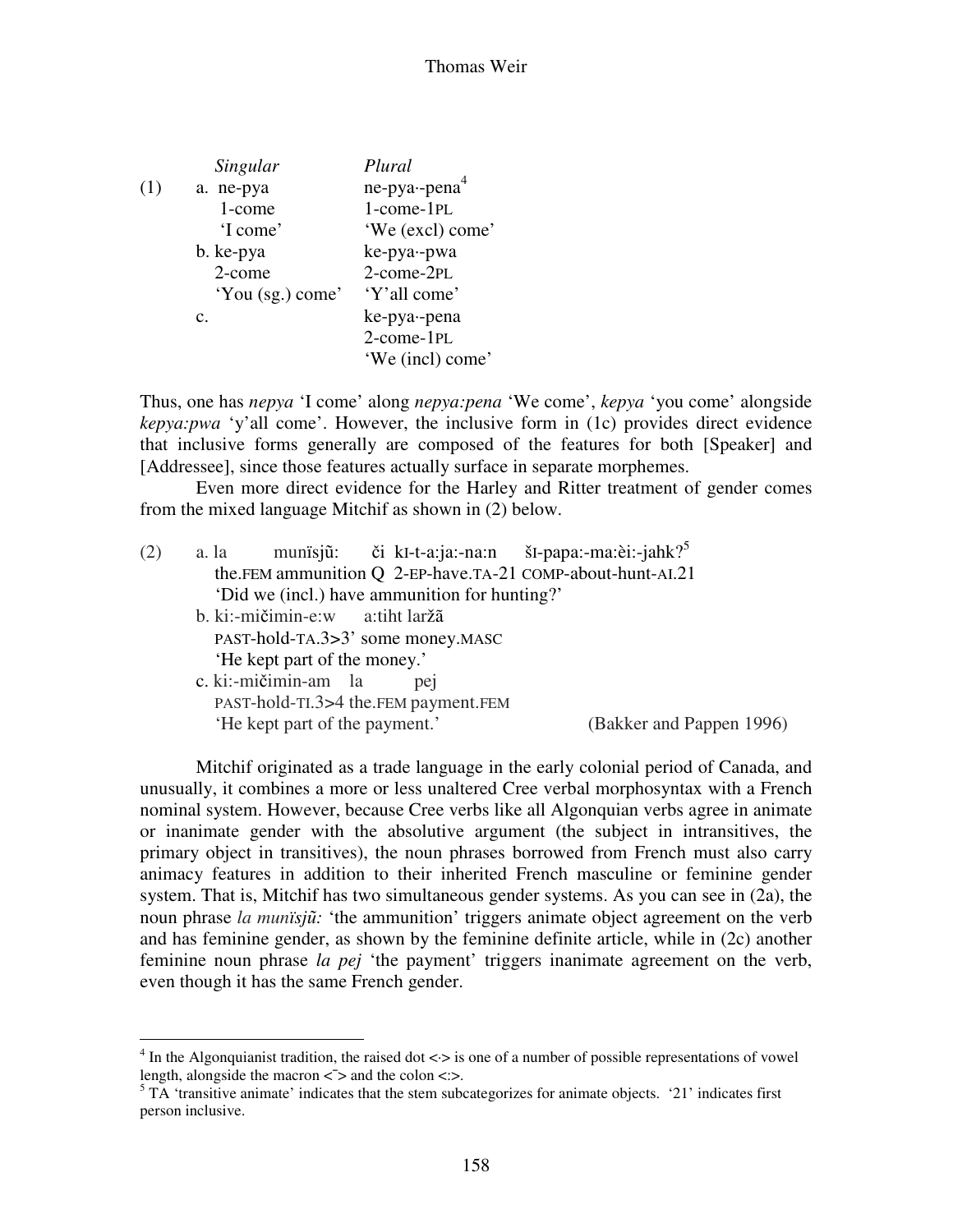These animacy genders are usually assigned $6$  by their nearest Algonquian equivalents. As Bakker and Pappen say, 'In [(2b)], French *laržã* is animate because Cree *šu:nija:w* is animate; but *la pej* is inanimate, presumably following Cree (inanimate) nominalized verbals in –win, such as *tipahamakowin* "payment".' Unlike systems that have only a three valued system for gender, the Harley and Ritter system can handle this quite directly by having masculine and feminine dependent on an animacy feature<sup>7</sup>.

There are problems though. So, for example, in Meskwaki and other Algonquian languages, there is a distinct set of paradigms in (3) for nonspecific agents acting on other arguments that is, crucially, morphologically distinct from all other persons:

 $(3)$  pya--pi come-X 'People come / one comes'

 $\overline{a}$ 

That this person is not a normal third person is shown by two facts. First, the vowel gradation is *a·*- as with first or second persons in example (1), not *e·*-, as with other third persons that we will see shortly. Secondly, the nonspecific argument actually outranks third persons on the animacy hierarchy that determines the direct or inverse forms in Algonquian transitive clauses (Goddard 1967, Dahlstrom 1986, etc.). These facts seem to suggest that nonspecific agents act morphosyntactically as participants, and so there is a gap in the participant geometry for Harley and Ritter.

Another even bigger problem is that in contrast to Fijian and other languages studied by Harley and Ritter, as is well known, Algonquian languages morphologically distinguish between third person arguments that are proximate (more discourse-salient), and those that are obviative (less discourse-salient). This is a deep-rooted phenomenon, since not only do pronouns and nouns inflect for proximate or obviative status, verbal agreement patterns depend on the contrast as well. A paradigm illustrating the same point is shown in (4), in Meskwaki, proximate *pye:wa* 'he (prox) comes' contrasts with *pye:niwani*, 'he (obv) comes', and both proximate and obviative have plural forms:

| (4) | a. $pye - w - a$   | pye -w-aki         |
|-----|--------------------|--------------------|
|     | come-3-AN.PROX.SG  | come-3-AN.PROX.PL  |
|     | 'He (prox) comes'  | 'They (prox) come' |
|     | $b. pye--ni-w-ani$ | pye-ni-w-ahi       |
|     | come-OBV-3-OBV.SG  | come-OBV-3-OBV.PL  |
|     | 'He (obv) comes'   | 'They (obv) come'  |
|     |                    |                    |

A property perhaps not so widely known is that Algonquian languages also have overt morphology indicating a further obviative, which is used in contexts where there

 $<sup>6</sup>$  Not absolutely. See Bakker and Pappen for examples of English loans with identical meanings taking</sup> different French genders.

 $<sup>7</sup>$  I strongly suspect this system will not be able to handle the baroque gender systems present in e.g. many</sup> Bantu languages, with the implication that the set of features may not be entirely universal. However, these considerations are orthogonal to discussing Algonquian morphosyntax. See conclusion for more discussion.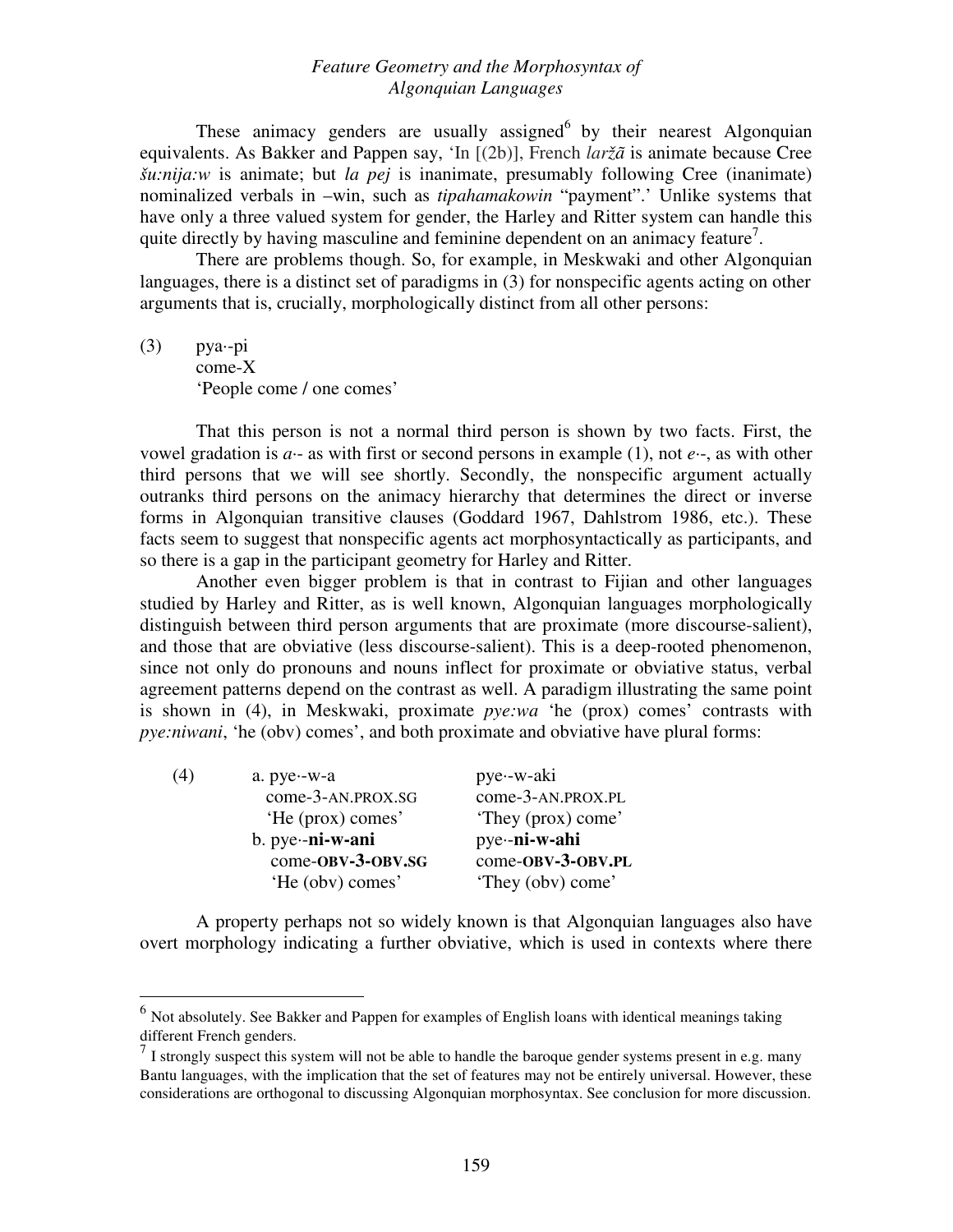#### Thomas Weir

are three third-person arguments, and one obviative argument is acting upon another obviative argument. This is shown in the two examples in (5) and (6).

- (5) ne*·*se*·*hekoniwani (Meskwaki; Dahlstrom forthcoming) ne*·*se*·*h-**eko-ni-w-ani**  cure-**INV-OBV-3-OBV.SG**  'He (further obv) cures him (nearer obv).'
- (6) John o-gike:nima:-an Mary-an o-miseh **ini** (Ojibwe; Grafstein 1984: 258) John 3-know.TA-OBV Mary-OBV 3-sister-**FURTHER.OBV**  'John knows Mary's sister.'

In Meskwaki, nominal arguments do not overtly distinguish between nearer and further obviative status, but that arguments must carry these features is shown by the agreement on the verb, where further obviatives show up overtly with inverse morphology when acting upon nearer obviatives as in example (5) *ne·se·hekoniwani* 'he (further obviative) cures him (nearer obviative)'. In Ojibwe, nominals show this status overtly, as in (6) where the least salient argument is the possessed NP *omis.hini* 'her sister', where the –ini suffix is distinct from the –an suffix of the other obviative noun phrase.

These facts prove awkward for the Harley and Ritter geometry, because although obviation is for the most part discourse dependent, it shows up rather robustly throughout the language's morphosyntax: in verb agreement, in pronouns, and in regular nouns. This suggests that, contrary to Harley and Ritter, discourse properties such as obviation or formality should indeed be marked in the geometry, because otherwise the syntax would not know how to configure the right agreement pattern. However, there is a sense in which their geometry also allows for it, since their geometry allows for an unbounded number of nonparticipant persons, since all other such persons are distinguished not by an overt feature [+third] or [+fourth], but rather by their properties derived from their lexical semantics or from their use in discourse.

And indeed there are other features which one may cite in distinguishing various kinds of pronouns. Meskwaki and other Algonquian languages have extensive contrasts in deictics distinguishing entities which are physically present from those which are absent, as shown in (7), where *ma:hiyayo* 'this absent one' is the normal way of referring to deceased people in the community.

(7) ma·hiyayo wi·čawiwata netowi·hka·ni<sup>8</sup> ma·hiya=iyo IC-wi·čawiw-at-a ne-t-owi·hkani this.absent=for IC-live.with-2>3-SG 1-EP-have.O2.as.friend 1/IND.IND 'After all, your late husband was my friend.' A188C

 $\overline{a}$ 

 $8$  EP = 'epenthetic segment'; IC = 'initial change', the Algonquian ablaut process; O2 = 'secondary object'.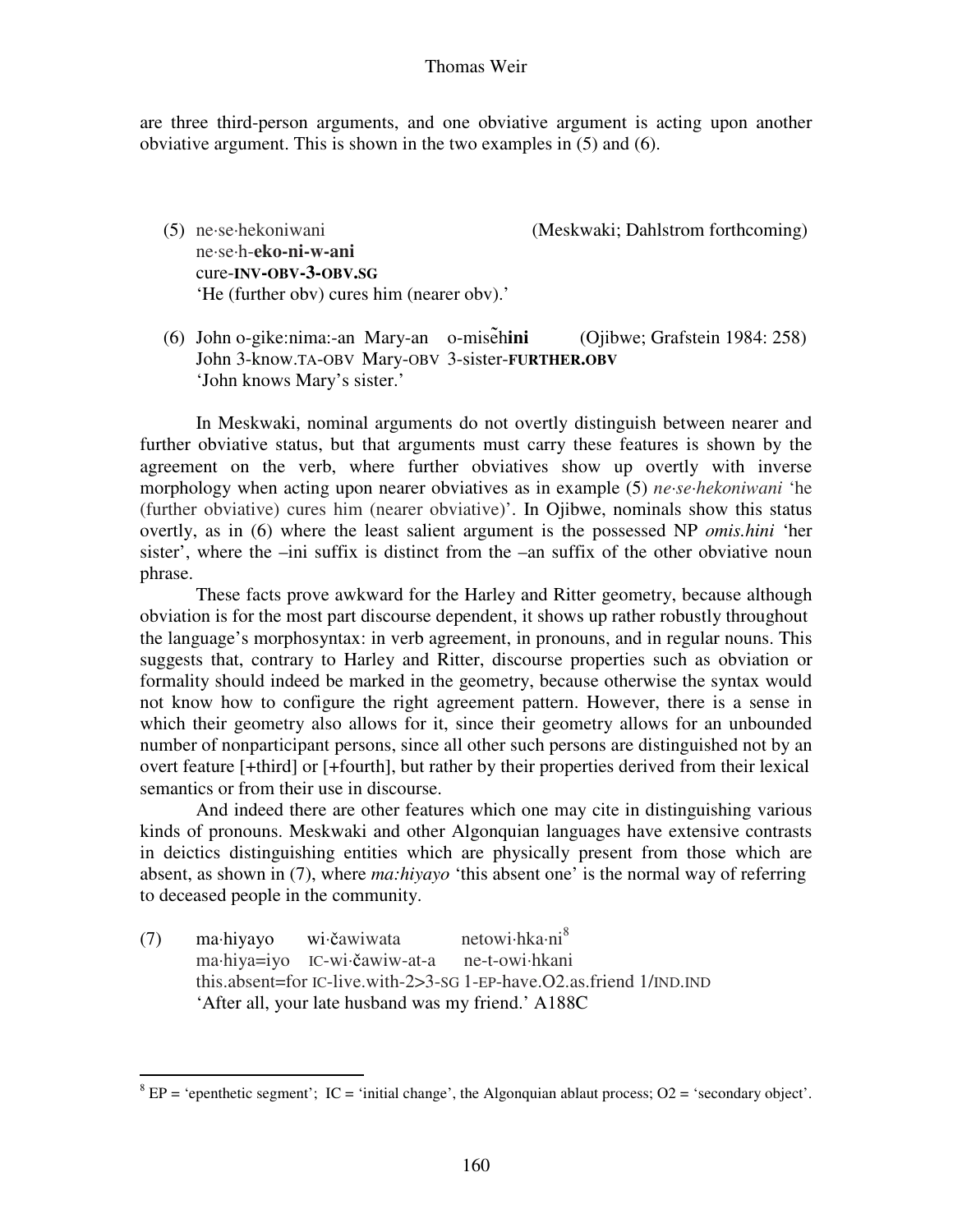Likewise, the example in (8) with a deictic indicating a visible point some distance off, stands in contrast to that in (9) which is also some distance off, but is not visible. Finally, in (10), there are even pronouns indicating the far side of some salient reference point, in this case the other side of the lodge.

- (8) i·ya·mahi apihapita·we i·ya·mahi api-h-api-ta·we yonder.LOC RED-EP-sit-21/IMP 'Let's sit for a while over yonder.' N18H
- (9) i·naka kehči-maneto·wa a·šotamokwe·ni i·naka kehči-maneto·w-a a·šot-amo-w-k-e·n-i that. distant.invisible. SG great spirit-SG urge-INAN.OBJ-INTERR<sup>9</sup>-3-INTERR. MODE

i·ni wi·hišawiniči ki·šeso·ni i·ni wi·h-ešawi-ni-t-i ki·šesw-ani that FUT-do.thus-OBV-3-MODE sun-OBV

'The Great Spirit [distant & invisible] must have urged that the Sun do that.' W317ST

(10) nahi, anika·nahi nana·hapino nahi, anika·nahi nana·hapino okay, far.side.loc sit.down-2/ IMP 'Well, have a seat over there [on the other side of the lodge].' N265

Do these count as yet more 'persons'? It would be very strange to say that they do, but the Harley and Ritter geometry suggests that they are not: they are just as much persons as regular third person entities are, but since for Harley and Ritter there is no such thing as 'third person' as such, we would expect precisely such a gradation of referents extending off into an indefinite discourse space. Firmer evidence for such features would be garnered if one could show that a given language actually subcategorized, say, for visible entities, or present entities. In this respect, Algonquian languages are not forthcoming, but Mel'chuk (1994) cites the example of Quileute, which, like Algonquian languages has a three way contrast of proximate  $\sim$  obviative  $\sim$ further obviative, indeed subcategorizes for visibility and known/unknown features in object arguments codependent with obviation features $^{10}$ :

'À savoir, un nom quileute au proximatif doit référer à une entité visible (ou directement perceptible de façon non-visuelle); le referent d'un nom invisible peut être invisible, mais il faut qu'il soit connu de locuteur; et, enfin, un nom

 9 INTERR = 'interrogative mode', having many uses other than question formation.

 $10 \text{ I}$  am indebted to Ilya Yakubovich (p.c.) for bringing this to my attention.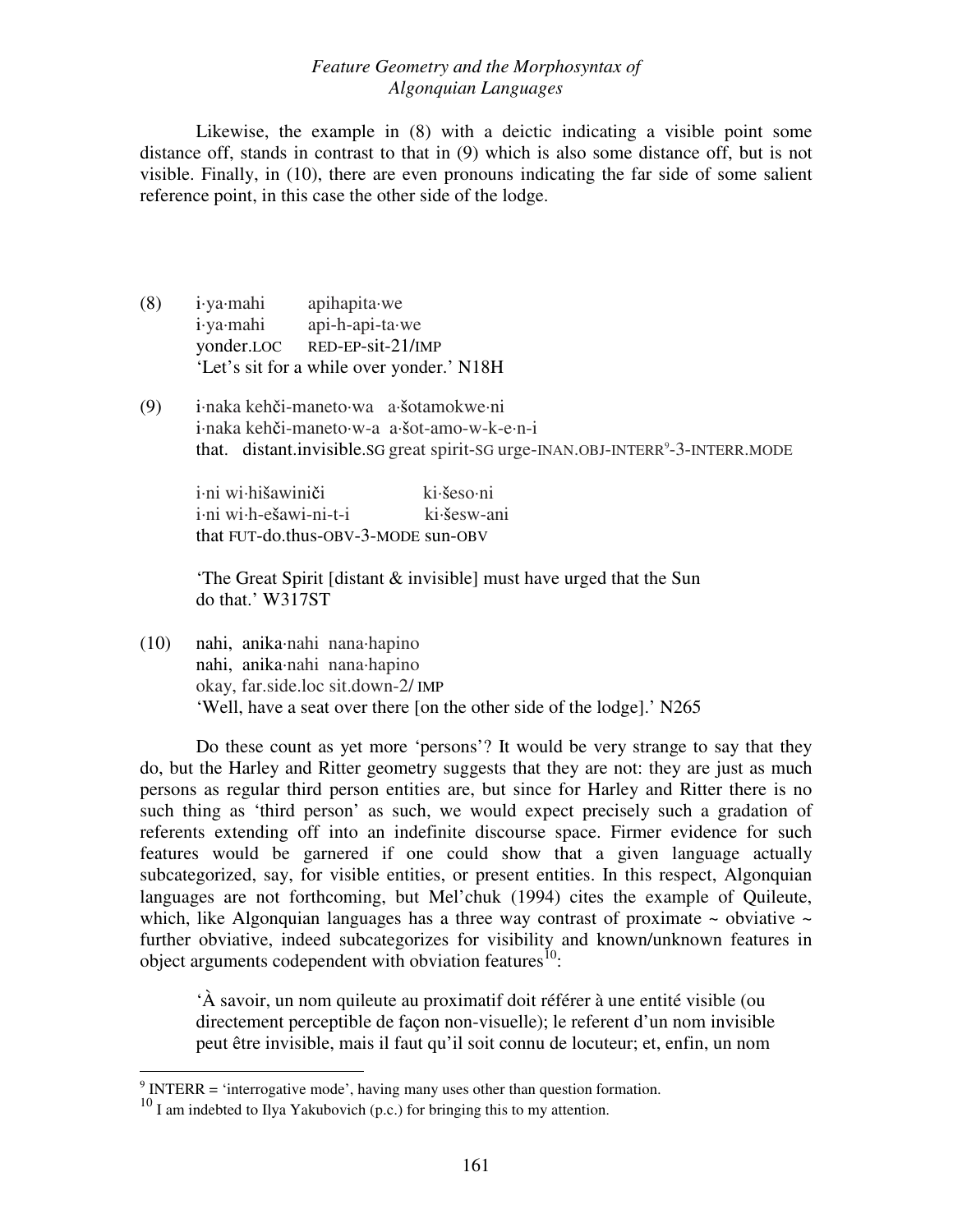au surobviatif réfère à quelque chose d'invisible et d'inconnu en même temps.' (Mel'chuk 1994: 187)<sup>11</sup>

It is important that in Quileute these subcategorization requirements are systematic; that is, they are not limited to a particular lexical item or set of lexical items. We might otherwise argue that apparent effects on grammaticality judgments are the side effects of semantic or pragmatic incompatibility.

# **3 An amended analysis**

But in general, the Harley and Ritter geometry seems worthy of repair because it seems to capture so many intuitions. To encode these facts we can add a new SALIENCY node as in Table 2:

#### **Table 2: Revised Feature-Geometry**



This predicts that proximate arguments are distinguished by the presence of a [SALIENCY] feature in contrast to nearer obviative arguments which bear the feature [Nonsalient] and further obviative arguments which have both [Nonsalient] and [Remote]. Furthermore, nonspecific arguments carry a [Nonspecific] feature, and are placed under the [PARTICIPANT] feature for the reasons I have already cited above concerning the example in (3). This makes the at-first-sight odd prediction that syncretisms between [Speaker] or [Addressee] and [Nonspecific] may arise; however, many languages attribute nonspecific readings precisely to the first or second person pronouns, as in (11):

(11) a. You'd / I'd think he'd speak more carefully in mixed company.

- b. In LA brauchst du auf jeden Fall ein Auto.
	- In LA need.2SG you on every case a car

'In LA you always need a car.' (Colloquial German)

 $\overline{a}$ 

To make this more concrete, I have created an analogous set of feature geometries

<sup>&</sup>lt;sup>11</sup> 'That is to say, a Quileute noun in the proximate must refer to a visible entity (or directly perceptible in a nonvisual manner); the referent of an invisible noun can be invisible, but it must be known to the speaker; and finally a noun in the further obviative refers to something both invisible and unknown at the same time.'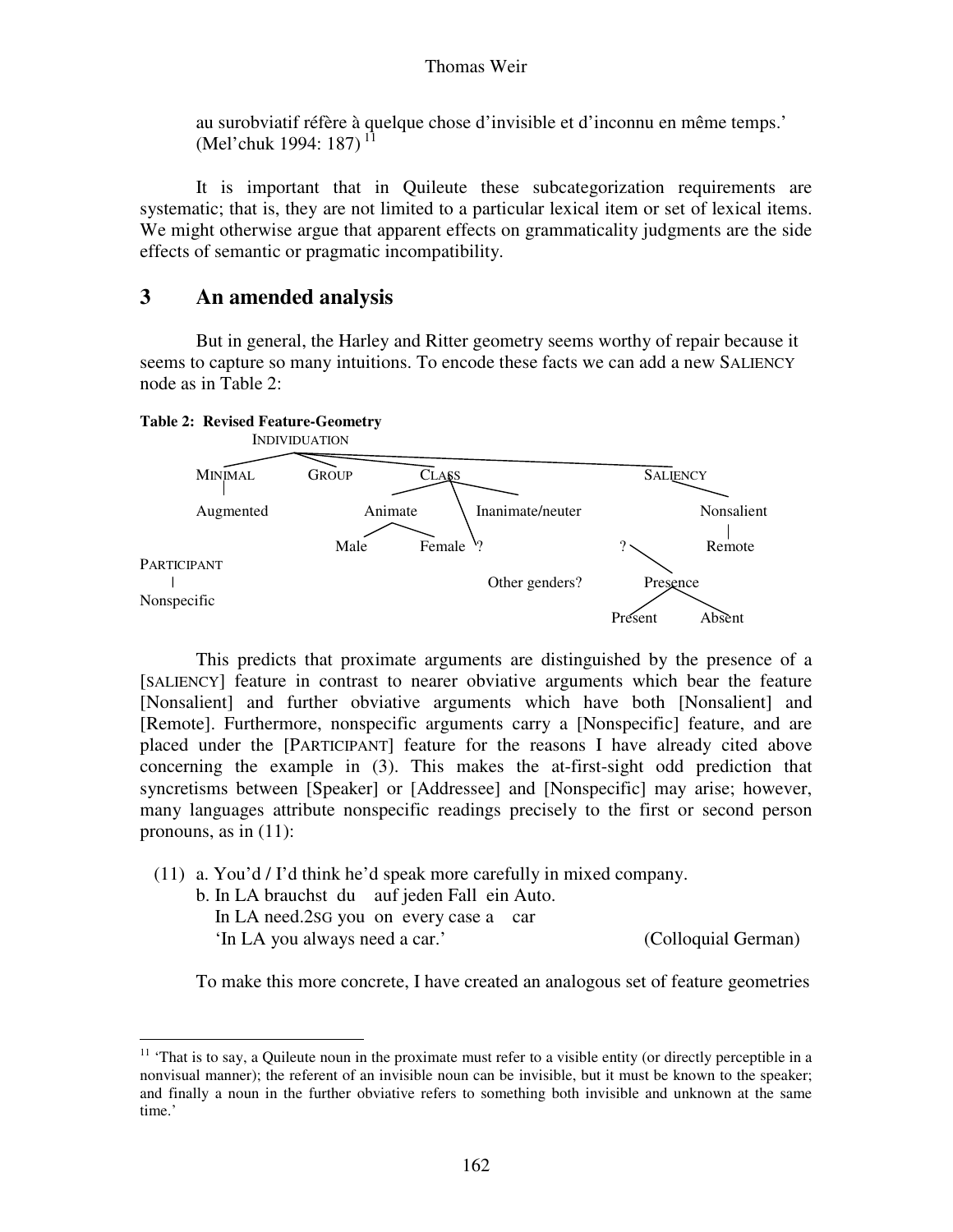for Meskwaki (and in (12-l), Ojibwe) to illustrate the dependencies of their features. The only crucial change would be in (12e) through (12l), which show the obviation features that the lexical items carry:

| $(12)$ a.<br>ne-pya           | b. ne-pya--pena                |                         | c. pya--pi                     |
|-------------------------------|--------------------------------|-------------------------|--------------------------------|
| RE                            | RE                             |                         | RE                             |
| PART<br>[Spkr]<br>[Min]       | <b>INDIV</b><br>PART<br>[Spkr] | <b>INDIV</b><br>[Group] | PART<br>[Nonsp]                |
| $1st$ Sg                      | $1st$ Pl Excl                  |                         | Nonspecific                    |
| d.<br>ke-pya                  | e. ke-pya--pwa                 |                         | f. ke-pya--pena                |
| RE                            | RE                             |                         | RE                             |
| PART<br><b>INDIV</b>          | PART                           | <b>INDIV</b><br>PART    | <b>INDIV</b>                   |
| [Addr] [Min]                  |                                | [Addr] [Group]          | [Spkr] [Addr]<br>[Group]       |
| $2nd$ Sg                      | $2nd$ Pl                       | $1st$ Pl Incl           |                                |
| pye--w-a<br>g.                | h.                             | pye∙-w-aki              |                                |
| RE<br>$\mathsf{I}$            |                                | RE                      |                                |
| Indiv                         |                                | Indiv                   |                                |
| $[\text{Min}]$ $[\text{Sal}]$ | [Group]                        | $[\text{Sal}]$          |                                |
| $3rd$ Prox Sg                 |                                | $3rd$ Pl Prox           |                                |
| pye-ni-w-ani<br>i.            |                                | k. pye-ni-w-ahi         | 1. omisehini                   |
| RE<br>$\perp$                 |                                | RE<br>$\Box$            | RE<br>$\mathbf{L}$             |
| Indiv                         |                                | Indiv                   | Indiv                          |
| [Sal]<br>[Min]                | [Group]                        | [Sal]                   | [Min]<br>[Sal]                 |
| [Nonsal]                      |                                | [Nonsal]                | [Nonsal]                       |
|                               |                                |                         | [Remote]                       |
| $3rd$ Obv Sg                  | $3^{\rm rd}$ Obv Pl            |                         | 3 <sup>rd</sup> Further Obv Sg |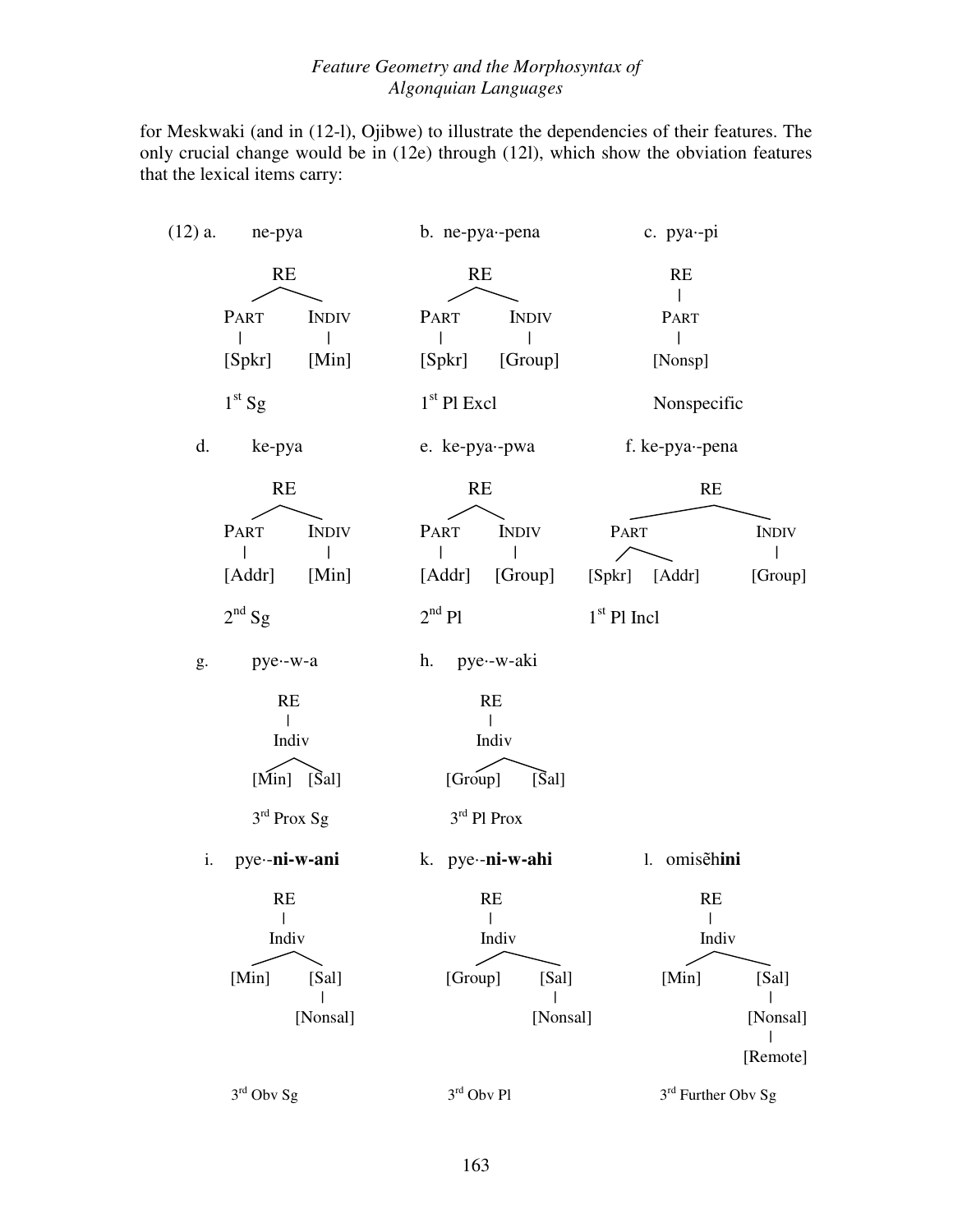## **4 Conclusion**

So, in closing, I would like to summarize what we have looked at. First, we have looked at the particulars of the Harley and Ritter scheme and found that on the whole it seems to capture many crosslinguistic generalizations about the typology of pronominal systems and agreement, but that in certain crucial respects fails to take account of categories that are rigorously morphosyntactically represented in Algonquian languages: obviation and argumental nonspecificity. The amended geometry makes the (necessary) predictions, shown in (12), that

- (1) if a language has further obviatives, then it will also have obviatives, and
- (2) if a language has obviatives, then it will also have proximates.

Note, that although this might seem like common sense, no prior theory, including H&R's original schema, predicted this to be the case.

 There is one larger final question which the above data raise: exactly how widespread are these feature dependencies? That is, are they universal, supplied by UG as H&R would like, or are some or all responses to language-specific constructions? As noted above, although the H&R schema handles the Algonquian gender system well, even in the marginal case of Mitchif, it is not clear how limited the set of potential [Individuation] contrasts is. Some languages seem, at least on the surface, to have greatly more gender/noun-class distinctions than the languages that H&R looked at, and there seem to be other features, like visibility, known/unknown contrasts, politeness, among others that languages may encode in clearly syntactic relations like agreement. The genuinely unclear nature of this fact is shown by Bantu noun-class agreement systems, which have traditionally been treated as bound inflectional prefixes (Doke 1929, 1935). However, as Bresnan and Mchombo (1995) point out, citing Mufwene (1980), Bantuists have since begun to acknowledge a mixed inflectional and derivational character of noun class agreement systems in Bantu languages:

"[I]t is one of the roles of noun class prefixes to indicate the change in the lexical meaning of a stem. Not only are the prefixes inflections (showing 'number' for the nouns they delimit), they are also derivational markers, which often play a role similar to that of the derivational suffixes *-ity , -ment, -er, -hood, -ness, -ation,*etc. in English or other Indo-European languages . . . ." (Mufwene 1980: 248)

Thus even a system superficially similar to inflectional gender agreement as seen in Algonquian languages does not clearly require the need for an expanded number of gender suffixes. Whatever the status of Bantu noun class markers, the implication for feature-geometric analyses is clear, however: the fewer the number of features found to be truly syntactic in nature, the less baroque the feature-geometry needs to be, and with a simpler feature-geometry, the easier it is to claim that geometry to be universal.